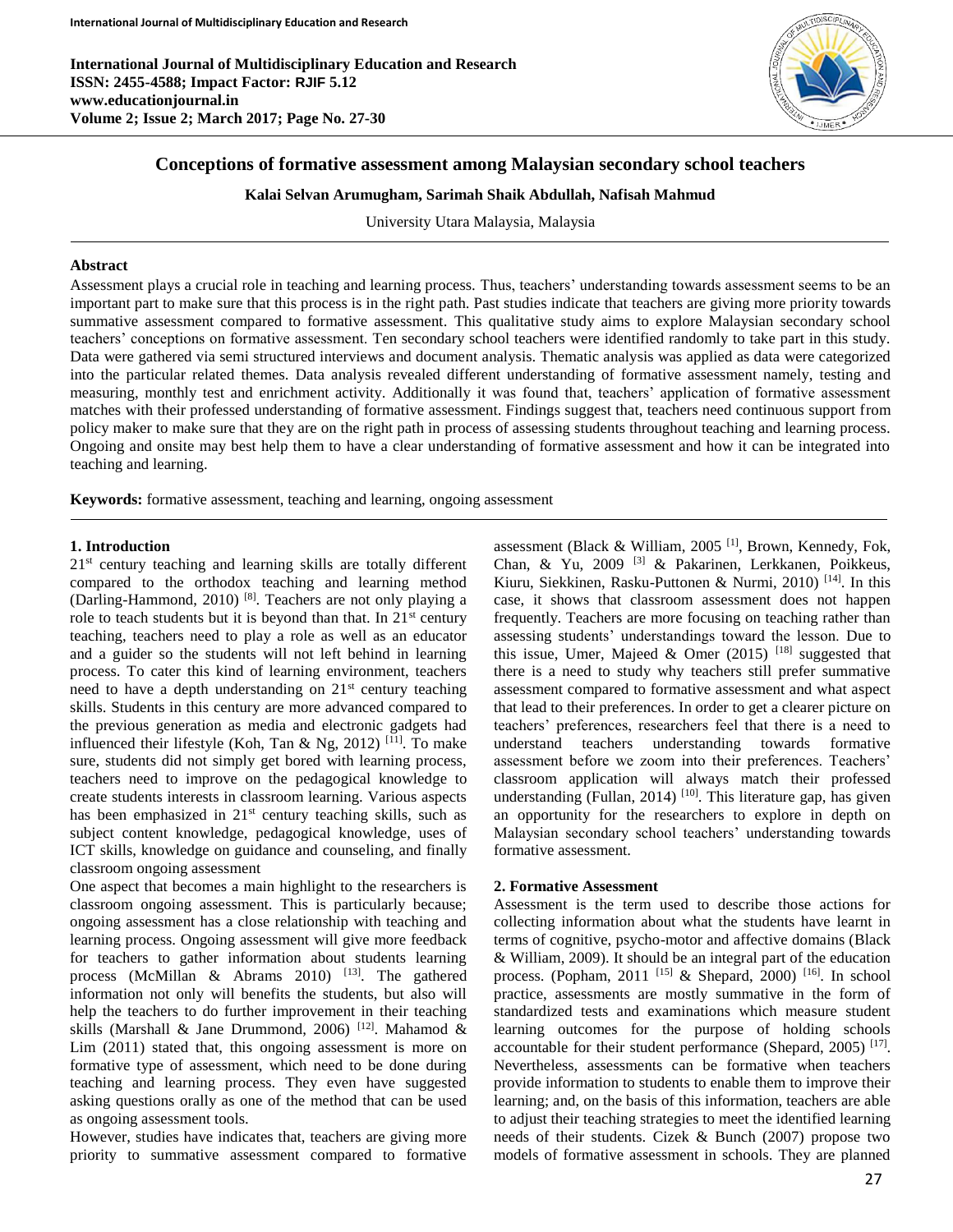formative assessment and interactive formative assessment. These two models are cyclical in nature and the components involved are mutually related. Moreover, the purpose of formative assessment determines how the assessment information is collected and used. In the process of planned formative assessment, the teachers plan to use various assessment strategies to elicit information about student learning. For example, the teachers usually ask their students to write something on a piece of paper or to make a physical model. The teachers interpret the collected information with a pre-determined set of criteria and make judgment on the achievement levels of the students. Then the teacher action is to interpret information to improve student learning by providing students with different tasks or materials to work with. Interactive formative assessment occurs during studentteacher interactions. Unlike planned formative assessment with pre-determined assessment activities, interactive assessment arises out of a learning activity. The teachers are unable to plan the details of this kind of formative assessment because they cannot predict what exactly the students would be doing. In the actual process of interactive formative assessment, the teachers firstly get information which is verbal (e.g. students' answers) or non-verbal (e.g. students' body language). This sort of information is short-lived and in progress. The teachers recognize the significant levels of this information and determine its implications for their student learning. Then the teachers make response to the information so as to improve their students' learning.

According to Christoforidou, Kyriakides, Antoniou & Cormier (2010), schools have benefits in using formative assessment. At classroom level, the quality of teaching has been improved. Teachers have developed their ability to scaffold learning goals for students and to adapt instruction to meet individual learning needs. They also pay closer attention to teaching approaches that work well and put them into practice more often. Their relationships with students and parents are stronger. Parents know specifically on what their children are learning and students have greater involvement in the learning process with their teachers. Moreover, students are taking more responsibility for their learning, and produce better work products. At school-wide level, a number of case study schools have moved from failing to exemplary status. Such dramatic changes in school performance required time, dedication, creativity, and the willingness of teachers to take risks. Evidence of benefits includes: students have improved "learning to learn" skills, students' achievements have high value-added, increased student retention and attendance, aims in academic achievement and greater attention to the weakest students.

# **3. Objective of the Study**

Using qualitative approach, this study explores a group of teachers' conceptions of formative assessment and how they integrated it into teaching and learning.

## **4. Methodology**

#### **Participants**

Using random sampling method, ten secondary school teachers teaching the core subjects (Malay Language, English Language, Mathematics, Science, History and Moral Education) were selected to participate in this study.

Participants that have been selected randomly can give variety to the data (Creswell, 2013)<sup>[6]</sup>. The number of participants was not determined prior to data collection. Instead, it depended on the resources and time available as well as the iterative nature of qualitative data collection (Delamont, 2002)<sup>[9]</sup>. For confidentiality reasons, in this paper nick names were used. They were identified as Aryan, Johan, Anita, Muthu, Cheong, Benedict, Reza, Kuna, Raksha and Sindhu.

**Table 1:** Participants background

| <b>Name</b> | <b>Teaching experiences (Years)</b> | <b>Subjects</b>        |
|-------------|-------------------------------------|------------------------|
| Aryan       | 20                                  | Malay Language         |
| Johan       | 18                                  | Malay Language         |
| Raksha      | 18                                  | History                |
| Muthu       | 17                                  | History                |
| Reza        | 17                                  | History                |
| Anita       | 15                                  | Mathematics            |
| Cheong      | 14                                  | Mathematics            |
| Benedict    | 14                                  | English Language       |
| Kuna        | 12                                  | <b>Moral Education</b> |
| Sindhu      | 10                                  | English Language       |

Based on table 1, participants for this study have a teaching experience in between 10 to 20 years. They are mainly teaching core subjects from form one (13 years old) to form 5 (17 Years old).

## **Data collection and analysis procedures**

For explorative purpose, it was suggested by Braun & Clark  $(2013)$ <sup>[2]</sup> to conduct interviews. Therefore, researchers have conducted semi-structured interviews based on an interview protocol. The interview questions were reviewed to ensure that the participants understood them and able to respond. The teachers were interviewed three times throughout the study to ensure consistencies in their responses. Following each round of the interviews, data were analyzed for recurrent themes based on a priori categories and emergent categories to reflect the teachers' understanding of formative assessment (Braun & Clark, 2013 [2] & Creswell, Plano Clark, Gutman & Hanson, 2008). For validate the data gathered through interviews, researchers also did some document analysis. Students' workbooks and portfolio had been analyzed. This process helped in order to strengthen the data.

In order to creating the themes, researchers have reviewed some of the related literature. Then, all the audio recorded interviews were transcribed. Both of this ways helped the researchers to develop the themes. After develop the themes, data were coded accordingly to the themes. Data revealed from interviews were cross checked with the data revealed from document analysis. In the final stage all the data from both interviews and observation coded accordingly to the themes that were developed at the early stage of data analysis process. Researchers also reread all the data to ensure that there is no data were left out.

# **5. Results and Discussions**

Data analysis of the teachers' understanding of formative assessment revealed the following themes: Formative assessment as a testing and measuring method, formative assessment as a monthly grading and formative assessment as an enrichment activity.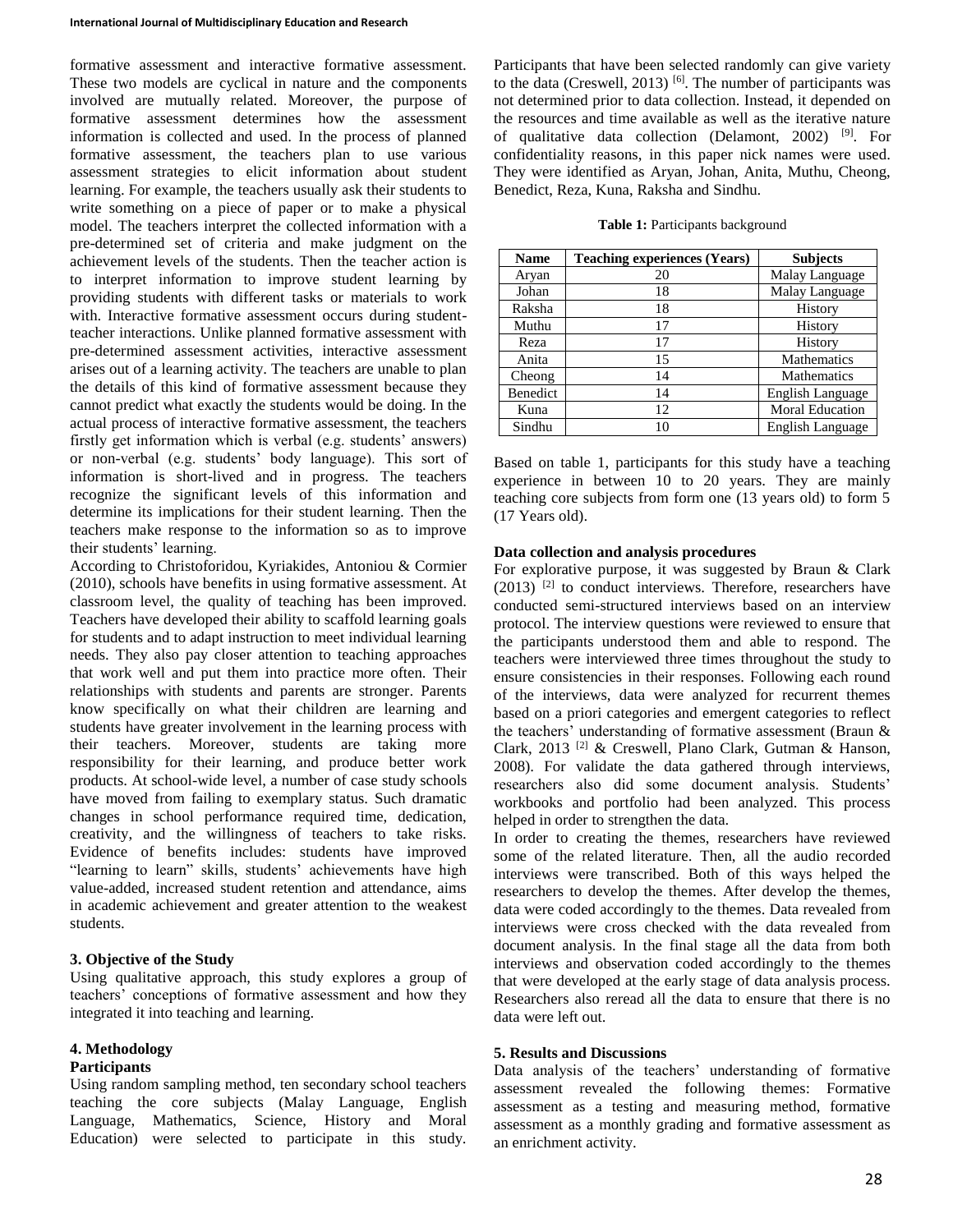#### **Testing and Measuring**

Out of the ten teachers, Aryan, Johan, Benedict and Sindhu were categorized into this theme. They are claiming that formative assessment as a kind of testing and measuring students' achievement.

*I think formative assessment is more to test students' achievement after a period of teaching process (Aryan). Formative assessment is on how we are measuring students' understandings (Johan).*

Based on the excerpt, Aryan and Johan claimed that, formative assessment is more on testing students' achievement which will be done after a period of teaching. However, they did not mentioned clearly on how long is the period of teaching.

*Formative assessment is more on how a teacher is testing the students. It can be done by giving a test which includes a few chapters of the lesson (Benedict).*

*Formative assessment is more on how a teacher can test the students after teaching few topics (Sindhu).*

Benedict and Sindhu understood formative assessment is more on how a teacher is testing the students understanding after been thought a few chapters. Similarity among these four teachers are formative assessment has been understood as a test that can be done after teaching few chapters and the purpose is for measuring students.

The Second theme that revealed from this study is formative assessment as monthly test. Raksha, Muthu, Reza and Kuna have been categorized into this theme.

*Formative assessment is a monthly test that will be done every month (Raksha).*

*I think formative assessment is more like giving a monthly test for students (Muthu).*

Raksha and muthu clearly stated formative assessment as a monthly test that will be given by teachers every month.

Formative assessment is a test that will be given end of *every semester (Reza).*

*Formative assessment is more on a test that will be given before every semester break (Kuna).*

Even though all of these teachers stated formative assessment as a monthly test, but there is a different in between them. Raksha and Muthu understood formative assessment as a test that needs to be done monthly whereas; Reza and Kuna understood it as a test that will be given before the end of each semester.

The third theme that revealed from this study is, formative assessment as an enrichment activity. Anita and Cheong are the teachers that understood in this way. Both of them claim that, each of the classroom enrichment activity can be categorized as formative assessment.

*Formative assessment is a classroom enrichment activity that can help the students to learn and giving information about the students to the teacher (Anita)*

*Formative assessment means all kind of activities that teacher will conduct in classroom to help students to understand better (Cheong).*

Both of them understood formative assessment as a classroom activity that is giving a clearer picture on students learning process. Based on the findings reported in this study, it is clearly shows that teachers have different understandings towards formative assessment. Some of them still perceived formative assessment as students' measuring tools compared to students learning activity.

Based on literature, formative assessment is more on understanding students' learning process rather than giving grade. But in this study, there are eight teachers that are still saying about measuring students for grading purpose compared to the two that are saying about classroom learning activity. This shows that teachers still do not have a depth understanding on formative assessment.

Students' work book and portfolio analysis also revealed the same findings as found via semi-structured interview. Teachers those who understood formative assessment as a measurement tools seems to give a test once they completed the particular chapter, but those who understood as an ongoing classroom activity seems to give more enrichment activity. Besides that, they also give more comments and feedback for the improvement purpose.

### **6. Conclusion**

In a nutshell, we can conclude that, teachers are still lack of information regarding formative assessment. Due to this, they intend to prepare test which can measure students' achievement rather than preparing assessment for learning process. To overcome this situation, it is advisable to the policy maker to observe and guide the teachers to make sure that they are in the right path in achieving the objective of national education philosophy.

### **References**

- 1. Black P, Wiliam D. Lessons from around the world: How policies, politics and cultures constrain and afford assessment practices. Curriculum Journal, 2005; 16(2), 249-261.
- 2. Braun V, Clarke V. Successful qualitative research: A practical guide for beginners. Sage. 2013
- 3. Brown GT, Kennedy KJ, Fok PK, Chan JKS, Yu, WM. Assessment for student improvement: Understanding Hong Kong teachers' conceptions and practices of assessment. Assessment in Education: Principles, Policy & Practice. 2009; 16(3):347-363.
- 4. Christoforidou M, Kyriakides L, Antoniou P, Creemers B, P. Searching for stages of teacher's skills in assessment. Studies in Educational Evaluation. 2014; 40:1-11.
- 5. Cizek GJ, Bunch MB. Standard setting: A guide to establishing and evaluating performance standards on tests. SAGE Publications Ltd. 2007.
- 6. Creswell JW, Research design: Qualitative, quantitative, and mixed methods approaches. Sage publications. 2013.
- 7. Creswell JW, Plano Clark VL, Gutmann ML, Hanson WE. An expanded typology for classifying mixed methods research into design. The mixed methods reader, 2008; 159-197.
- 8. Darling-Hammond L. Teacher education and the American future. Journal of teacher education, 2010; 61(1-2):35-47.
- 9. Delamont, S. (2002). Fieldwork in educational settings: Methods, pitfalls and perspectives. Psychology Press.
- 10. Fullan M. Teacher development and educational change. UK: Routledge. 2014.
- 11. Koh KH, Tan C, Ng PT. Creating thinking schools through authentic assessment: the case in Singapore. Educational